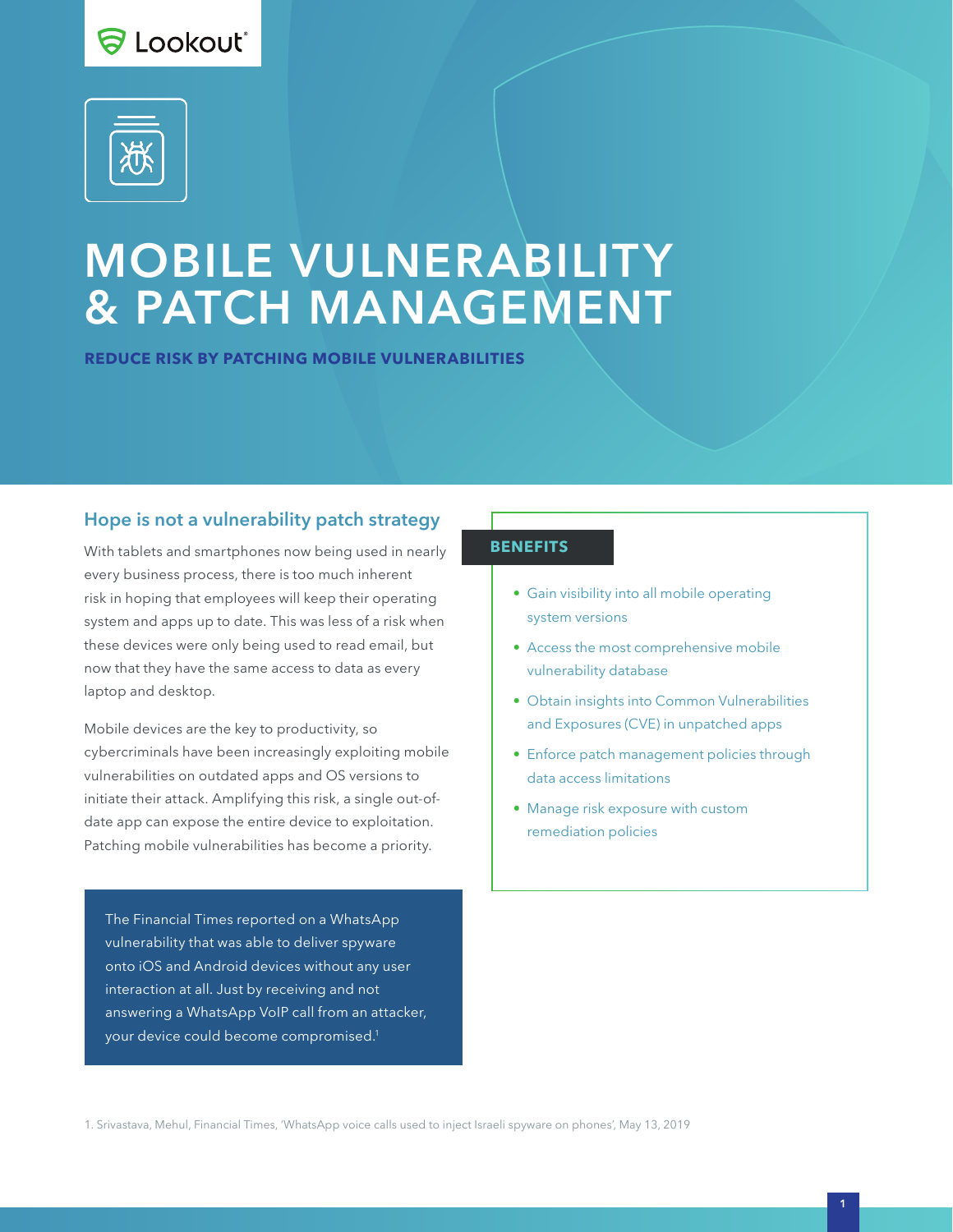#### **APP VULNERABILITY KILL CHAIN**



### **INFILTRATE**

- Phishing
- Incoming message
- Incoming call



### **GAIN ACCESS**

- Exploit app vulnerability
- Execute malicious code
- Install payload

**ELEVATE PRIVILEGE**

• Exploit additional vulnerabilities



#### **PERFORM ESPIONAGE**

- Exfiltrate personal data
- Steal corporate credentials

# Patching requires the right combination of OS and apps versions

Traditional vulnerability and patch management focuses on servers, rather than endpoints. This is because desktops and laptops are managed, use a common image and are regularly patched. Therefore, the primary vulnerability risk has been the unpatched server.

Today, it is only possible to ensure managed mobile devices run a minimum version of the operating system with mobile device management (MDM). But as organizations increasingly introduce Bring Your Own Device (BYOD) for work, MDM cannot provide complete coverage. Traditional vulnerability management can't fill this gap since it relies on devices attaching to the office network rather than home Wi-Fi or cellular networks.

## Vulnerabilities across your mobile fleet continue to increase

OS vulnerabilities continue to increase across iOS and Android. The pace at which cybercriminals develop exploits is keeping pace with security enhancements. This is the same game of leap frog that exists on desktop operating systems.

The chart below maps the vulnerabilities across iOS and Android over the past two decades.



#### **NUMBER OF iOS AND ANDROID VULNERABILITIES BY YEAR**

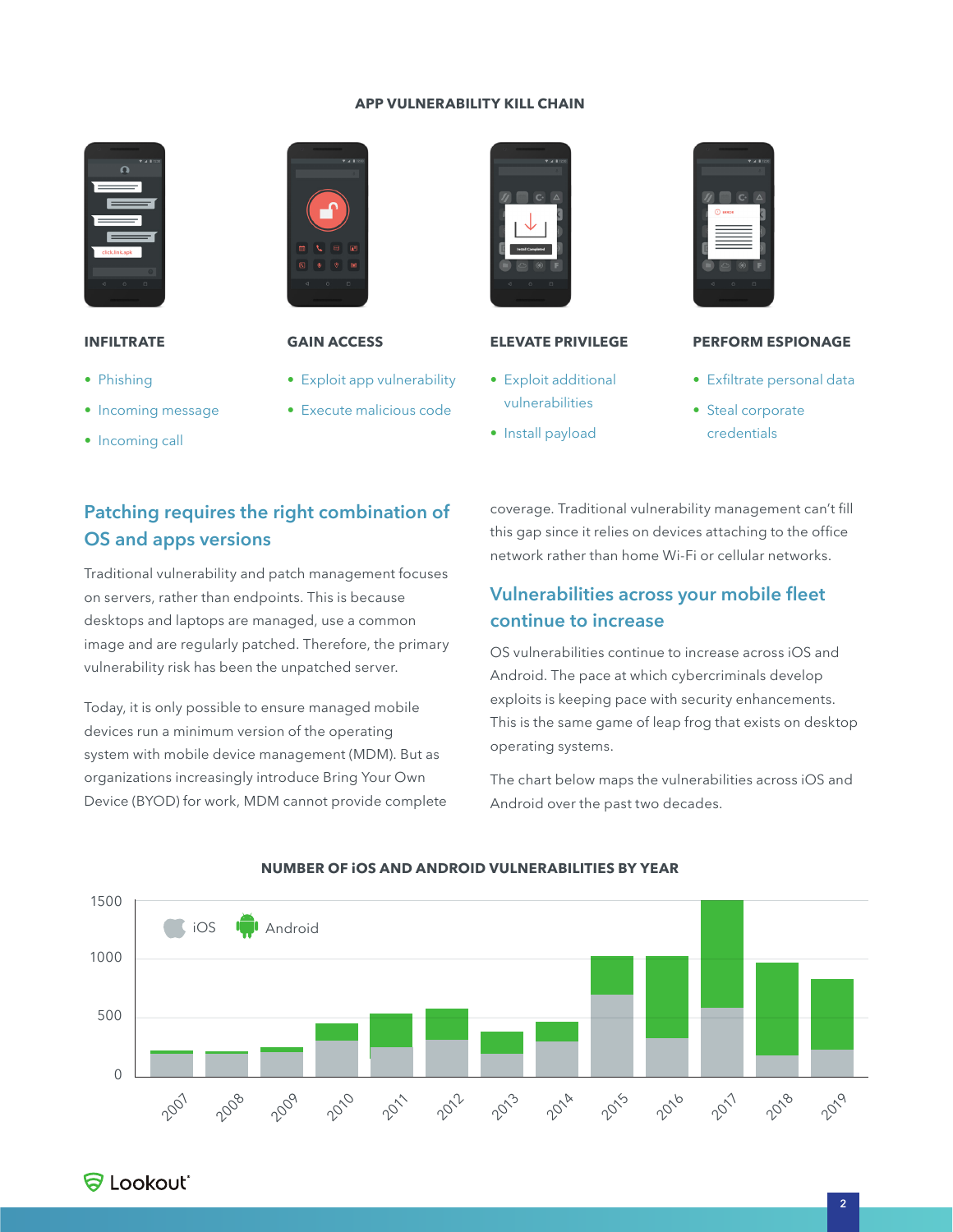## Patch with confidence using curated vulnerability data

Lookout Mobile Vulnerability and Patch Management enables you to know every version of an operating system and mobile app in your organization. We provide visibility into device risk independent of whether it is company- or employee-owned, as well as managed or unmanaged.

Lookout crowdsources the most comprehensive vulnerability and patch management database from analysis of nearly 200 million mobile devices and over 120 million

apps. It correlates the app and operating system versions needed to patch vulnerabilities. In addition, the database specifies the version of operating system that is specific to a carrier and device manufacturer for the patch.

To prevent vulnerabilities on mobile apps, operating systems and devices from putting your data at risk, Lookout restricts access to corporate infrastructure until the device is patched. In addition, we send remediation instructions to the user so they can regain access once they eliminate the risk.



Customer environment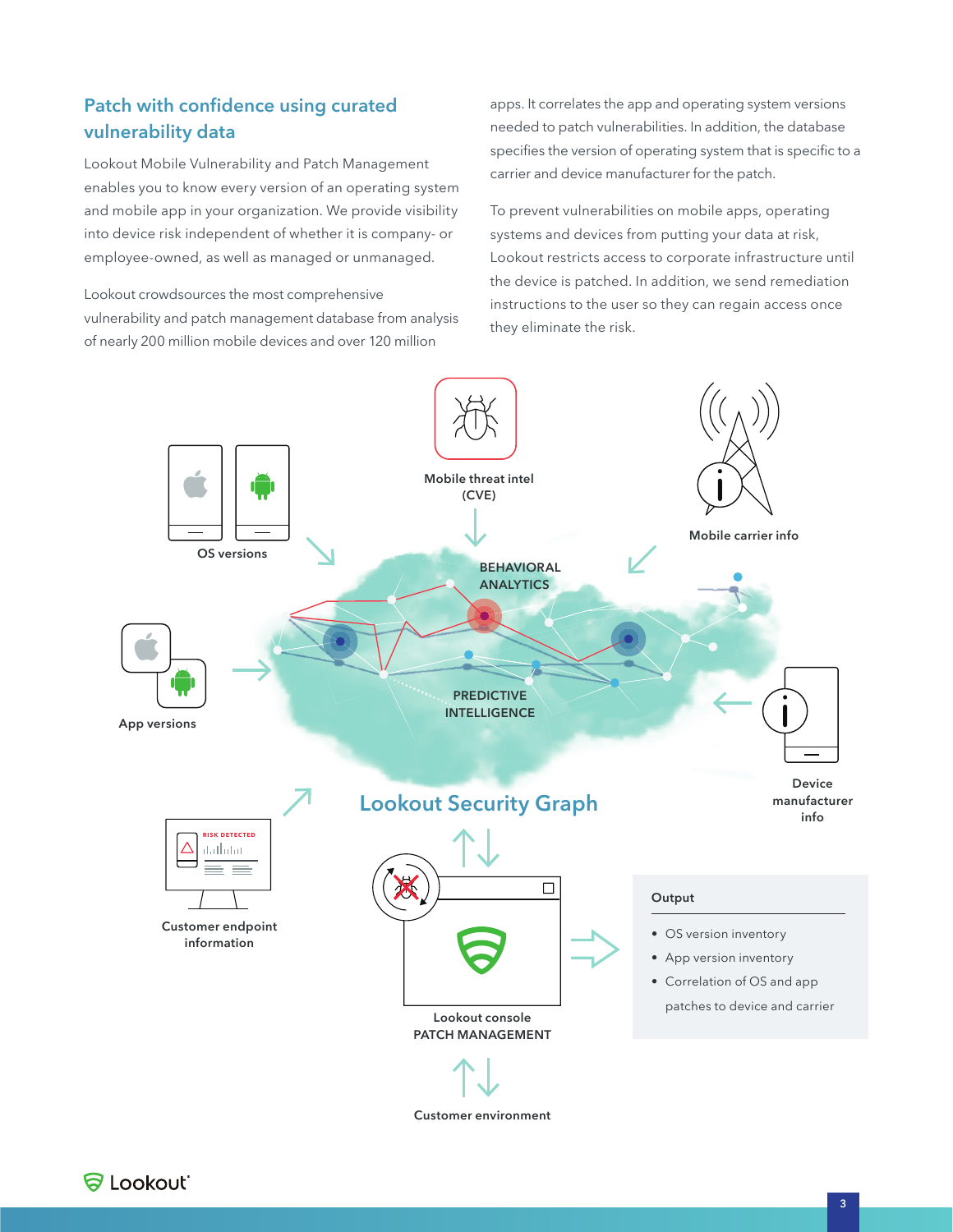Just by having a different device manufacturer and mobile carrier, a security patch can be delayed by months. In the example below, Lookout indicates the release of a security patch for LG Pixel 2 on the Orange network being released after the patch for a similar LG device on the Verizon network.

This variability across your mobile fleet means it is not possible to apply a blanket policy to specify a minimum patch level. A policy that fully covers devices in your mobile fleet would need to evaluate each device individually to apply the available updates that are compatible with the firmware of the device.

The vulnerability risk due to the variability in OS and security updates is even more pronounced for unmanaged personal devices that are used for work. Employees do not always apply OS updates and security patches right away. This creates a vulnerability window that can be exploited by an app threat such as the What'sApp vulnerability (CVE-2019-3568). Fortunately, Lookout detects app vulnerabilities such as the "WhatsApp" example and automatically alerts the end user to remediate the threat.

| <b>Current device information</b> |                  |                   |                     | Latest available     |                   | <b>Update action</b> |                         |          |
|-----------------------------------|------------------|-------------------|---------------------|----------------------|-------------------|----------------------|-------------------------|----------|
| Make, model<br>& carrier          | OS<br>Version    | Security<br>Patch | WhatsApp<br>Version | <b>OS</b><br>Version | Security<br>Patch | OS<br>Version        | Security<br>Patch       | WhatsApp |
| $LG$ Pixel 2<br>(Verizon)         | Android<br>8.1.0 | 2018-07-05        | 2.18.30.6           | Android<br>10.0.0    | 2019-10-06        | Update               | Update                  | Update   |
| LG Pixel 2<br>(Orange)            | Android<br>8.1.0 | 2019-02-05        | 2.17.70             | Android<br>10.0.0    | 2019-02-05        | Update               | <b>Not</b><br>available | Update   |